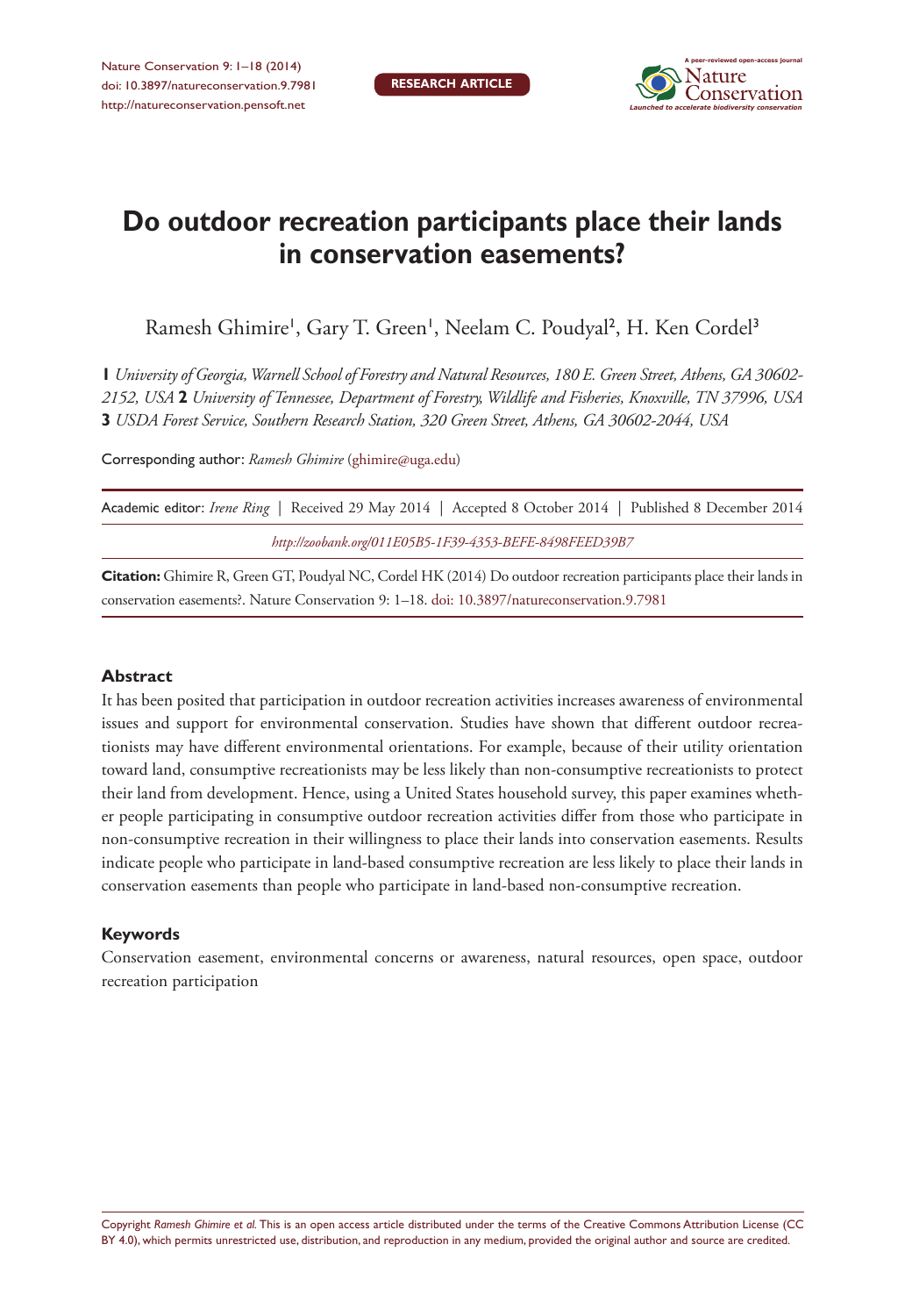#### **Introduction**

It has been posited that participation in outdoor recreation activities increases awareness of environmental issues, enhances pro-environmental attitudes, and increases likelihood of supporting environmental conservation (Tarrant and Green 1999; Theodori et al. 1998). However, empirical findings concerning this issue are mixed and inconclusive. While the relationship between outdoor recreation participation and environmental attitudes or behavior has been shown to exist in regard to local environmental issues, such as concern for local forests or other natural resources, evidence of this relationship weakens when the environmental issues are broad scale, such as environmental pollution (Porter and Bright 2003).

Outdoor recreationists can interact with natural settings in a variety of ways as they engage in recreation activities. For example, bird watchers may seek out quiet, undisturbed places, while off-highway riders may seek the opposite. It is thus reasonable to expect some differences among recreationists in terms of their interactions with and attitudes toward natural settings. Because of goal differences, one might expect participants in consumptive recreation (e.g., hunting or fishing) to differ from non-consumptive recreation participants (e.g., wildlife watchers or hikers) in regards to their environmental orientations (Dunlap and Heffernan 1975; Jackson 1986). However, research on environmental behaviors of outdoor recreationists has not adequately explored whether participants who choose different recreation activities have different interests and ways of engaging in environmental protective activities. An example of such an activity is for a person to place their land into a conservation easement. A conservation easement is a voluntary and legal agreement between a landowner and an easement holder to protect its conservation values. Participating into an easement agreement may also give financial benefits to the landowners (e.g., federal tax benefits of qualified donations in the United States).

Some studies have shown that consumptive recreationists are more utility oriented (Dunlap and Heffernan 1975; Theodori et al. 1998), and, hence, place less emphasis on the public good aspect of land conservation easements. To shed more light on the relationship between outdoor recreation participation and environmental orientations, this study analyzed data from a United States household survey in which respondents were asked about their outdoor recreation activities and whether they own any category of land (e.g., agricultural land, forestland, wetland, or other open space) and, if so, whether they have placed their lands under a conservation easement.

Examining the relationship between recreation participation and willingness to place land into a conservation easement is relevant for various reasons. Availability of places for outdoor recreation, such as public parks and open space has a significant role in helping people remain physically active and healthy (Physical Activity Council 2013). However, because of urbanization and population growth, demand for places for outdoor recreation is increasing, while the supply is relatively restricted in scope. One solution to this demand-supply imbalance is to increase open space through conservation easements on private land. In this regard, findings of this study could be useful in efforts to expand land area under such easements and also to help increase open space for outdoor recreation.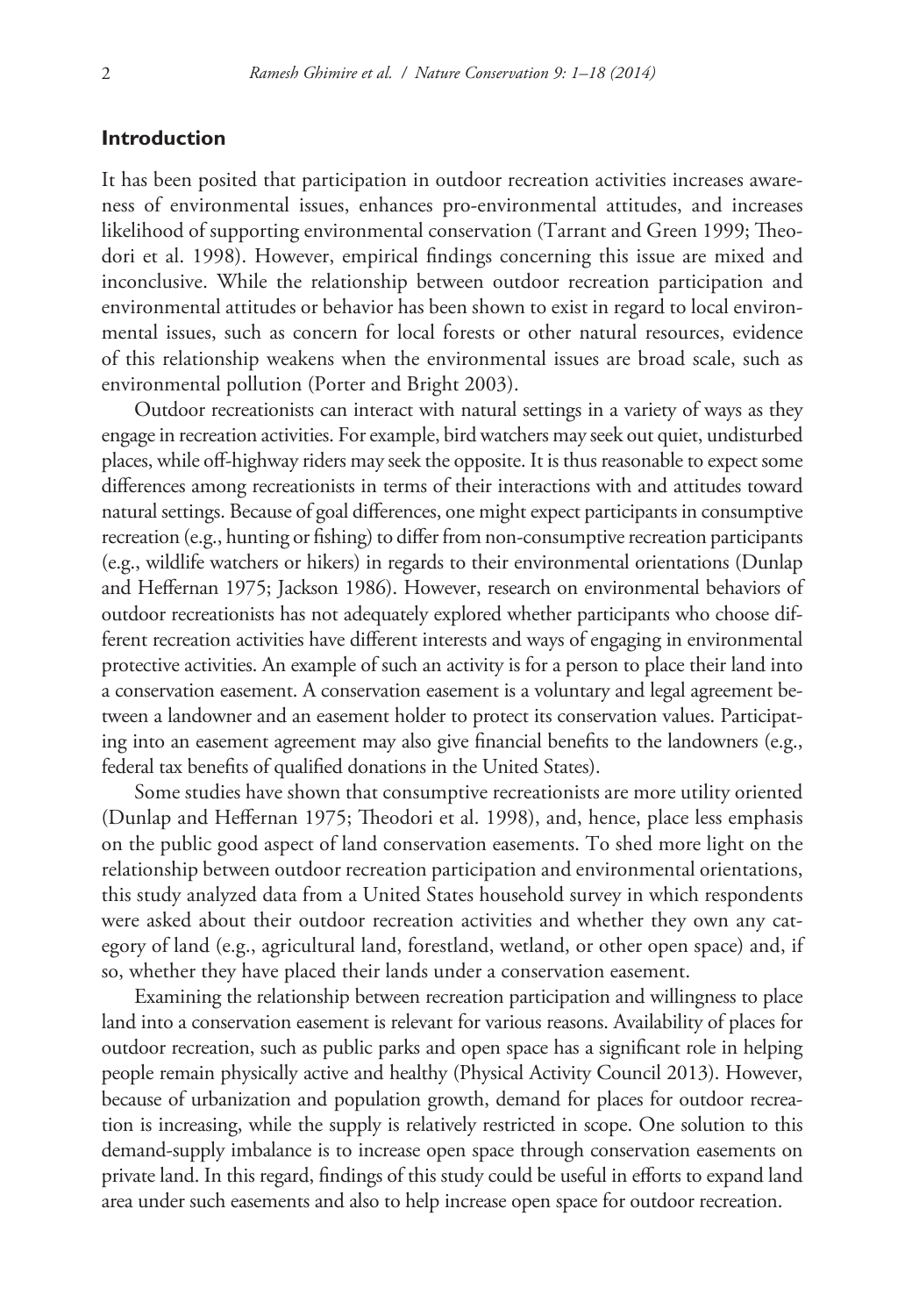#### **Outdoor recreation participation and environmental behaviors**

Participation in outdoor recreation seems to be associated with people's pro-environmental attitudes. For instance, literature provides three arguments for this association. First, participation in outdoor recreation increases direct experiences with the natural environment and can also increase participants' attachment to areas where they recreate. Increased contact and attachment may help people become more aware of the values of nature, of associated environmental issues, and provide them with greater inspiration to conserve the environment (Porter and Bright 2003; Thapa and Graefe 2003). Direct contact may also help shape people's environmental attitudes or behaviors because personal experience often leads to greater understanding and appreciation of natural resources (Tarrant and Green 1999). Second, outdoor recreation participation can offer learning opportunities that are likely to influence recreationists' environmental attitudes or behaviors (Thapa 2000). Examples of such opportunities may include interpretative messages and information on kiosks in areas where people recreate. This information can help recreationists become more familiar with local environmental issues. Finally, outdoor recreation participation can be thought of as a pathway to and a marker of sub-cultural membership. For instance, outdoor recreationists can be recruited for involvement with conservation organizations through membership and other forms of support (Teisl and O'Brien 2003).

It has been argued that choice of and participation in different recreation activities are influenced by individuals' environmental values or attitudes (Bjerke et al. 2006; Jackson 1986). People participating in different types of outdoor recreation may have different value orientations toward or concerning environmental conservation (Peterson et al. 2008; Theodori et al. 1998). One distinction between types of outdoor recreation is consumptive versus non-consumptive activities. Consumptive activities typically involve a mode of participation in which participants physically take something directly from the recreation setting. Consumptive activities are often seen as having a 'utilitarian' orientation. In contrast, non-consumptive activities are those in which enjoyment of the natural environment is often accomplished without removing anything (Dunlap and Heffernan 1975). However, depending on which consumptive or non-consumptive activities are being considered, both types of activities can alter by varying degrees the natural condition of the setting.

According to Vaske et al. (1982), there are two important goal oriented differences between participation in consumptive versus non-consumptive activities. First, consumptive activities are dominated by one clear, specific, and observable goal, which is, acquisition or harvesting of the natural product of interest. For instance, hunters seek to harvest game, and fishers want to catch fish. In contrast, the goals of non-consumptive recreationists are more general and less well-defined. Second, consumptive recreationists may have less control in achieving the defining goal of their activities than do non-consumptive recreationists. Backpackers or campers, for instance, may be motivated to experience nature, test their skills, experience solitude, and/or to be with friends. While these goals can be achieved throughout the entire experience, they do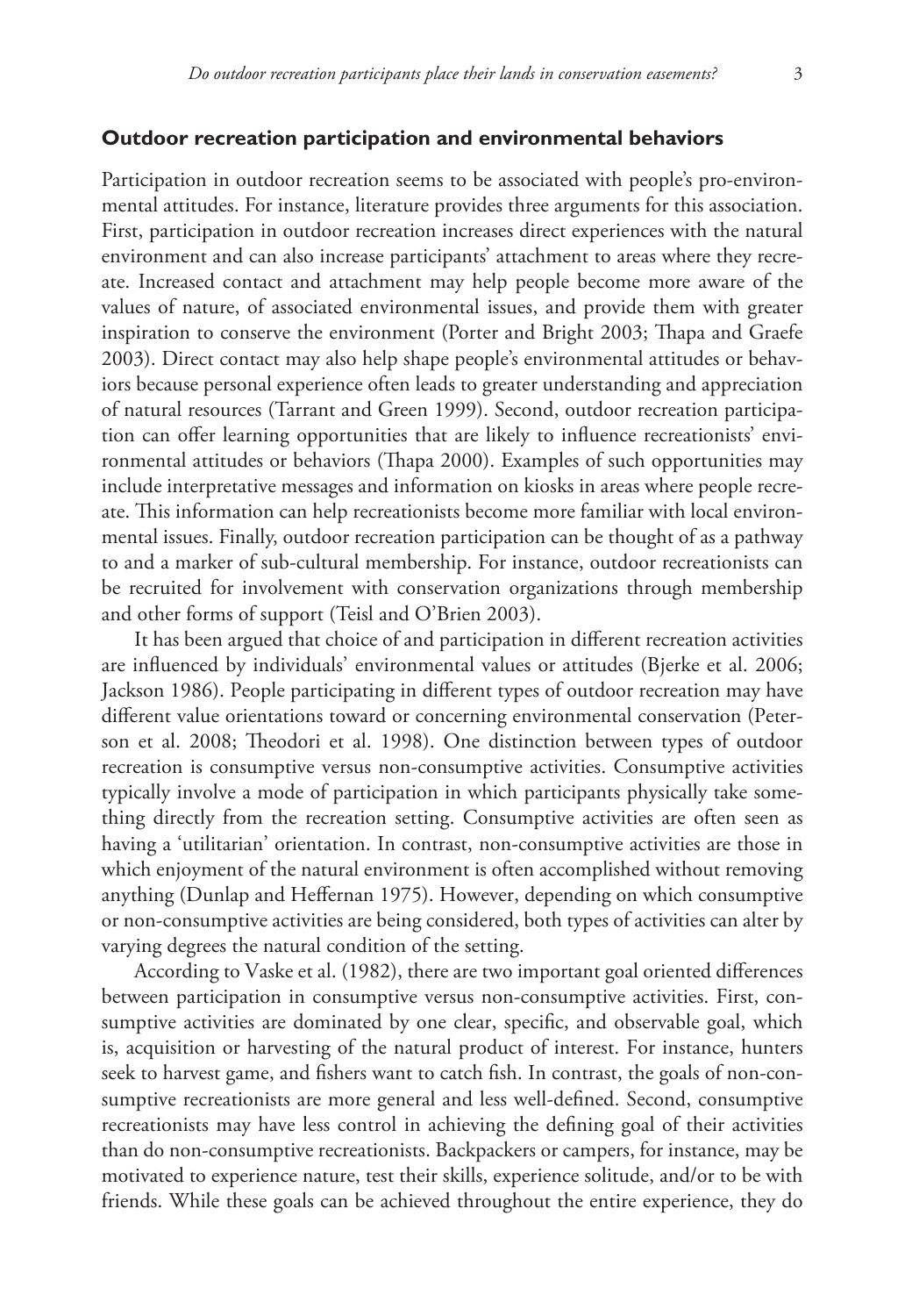not depend on acquiring a specific product, and are more easily substituted, if one goal is not satisfied. Some research has asserted that because consumptive recreationists extract resources from the environment, they have different environmental orientations than non-consumptive recreationists. This assertion has been examined and re-examined over decades, with mixed and inconclusive results.

Dunlap and Heffernan (1975) tested three hypotheses regarding outdoor recreation participation and environmental concern, which were: involvement in outdoor recreation is positively associated with environmental concern; involvement in nonconsumptive outdoor recreation is more strongly associated with environmental concern than involvement in consumptive outdoor recreation; and the association between outdoor recreation involvement and protecting those aspects of the environment necessary for pursuing such activities is stronger than the association between outdoor recreation and other environmental issues, such as air and water pollution. However, Dunlap and Heffernan found weak support for their first hypothesis, modest support for their second hypothesis, and somewhat stronger support for their third hypothesis. In other words, the authors found non-consumptive recreationists expressed greater environmental concern than did consumptive recreationists. In subsequent studies, Pinhey and Grimes (1979) and Jackson (1986) also found support for Dunlap and Heffernan's hypotheses. In contrast, Geisler et al. (1977) and Van Liere and Noe (1981) found weak-to-no support for these hypotheses.

Because of these goal oriented differences, we *hypothesized* that consumptive recreationists have a different sensitivity to environmental issues, and, hence differ from non-consumptive recreationists in their support for and participation in conservation easement programs. Hence, building upon previous studies, we examined the hypothesis that consumptive recreationists are less likely to place their lands under easements, compared to their non-consumptive counterparts.

#### **Determinants of conservation easements and pro-environmental attitudes or behaviors**

Conservation easements are an important tool employed widely across the United States to protect ecological, historical, or scenic resources. Through this agreement, the landowners accept permanent restrictions on the way their property can be used. The easements provide landowners with a legal mean of protecting their properties' conservation values while retaining ownership, and being allowed certain complementary uses (Gustanski 2000). Easements may also yield financial benefits to landowners. For instance, the income tax benefits of qualified donations of lands or revenues from the sale of an easement have made the mechanism attractive for many landholders in the United States. The property protected may be any category of land, such as agricultural land, forestland, wetland, or natural open space. The easement agreement doesn't restrict landowners selling the lands or pass it onto heirs, but the property remains bound by the terms of the conservation easements.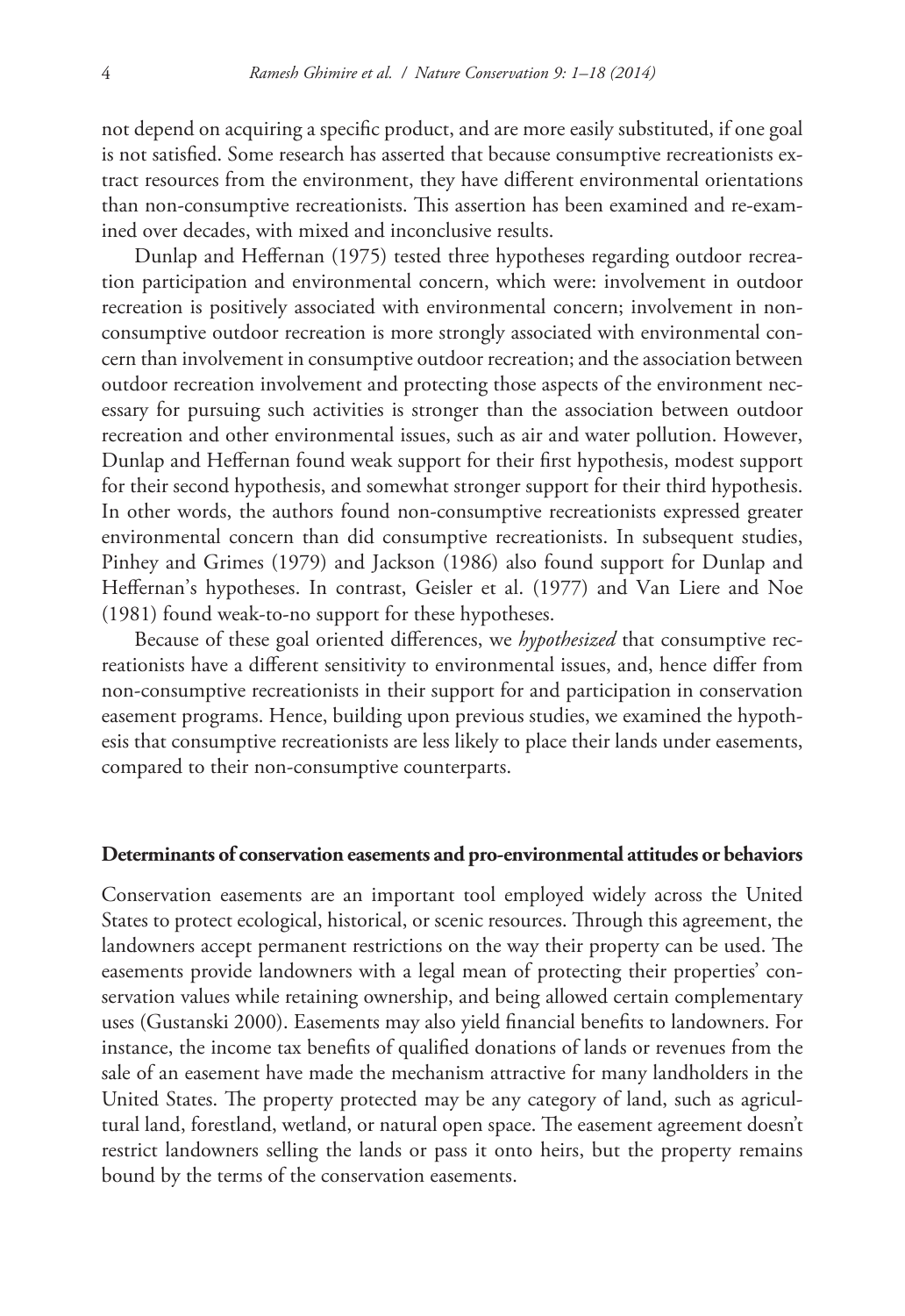Previous studies have analyzed factors affecting individuals' decisions to place their land in a conservation easement (e.g., Duke 2004, Johnston and Duke 2007; Lynch and Lovell 2003). These studies have found that area of landholding, distance from urban area, land value (opportunity costs of landholding), and agriculture returns to be important determinants of whether a piece of land is placed under an easement. Area of landholding has been shown to be positively associated with individuals' participation in conservation easements (Johnston and Duke 2007; Lynch and Lovell 2003). Individuals with more acreage may also donate some part of their lands for easements because of diminishing marginal utility of holding additional acreage. In considering purchasing of conservation rights, a land trust or local government unit may be attracted by a lower price per acre for large tracts (Lynch and Lovell 2003). Individuals with forests may also wish to participate in an easement agreement (e.g., forest easements) to protect their forestland from development.

Since undeveloped lands near a city, highway, or other developed areas have higher net returns from converting these lands through development, they are less likely to be placed under easements (Lynch and Lovell 2003). Similarly, lands with higher market value have greater opportunity costs to be considered before deciding whether or not to place them under easement (Cooper and Osborn 1998; Konyar and Osborn 1990). In contrast, higher returns from agricultural use increase the probability of placing lands under easements because the owner of a profitable farm might want to farm the land in the future and, thus, want to conserve it from development (Lynch and Lovell 2003). Besides economic values, some landholders may wish to preserve their lands due to non-consumptive values, such as a desire to preserve the land in a natural condition for one's heirs (Rilla and Sokolow 2000). Thus, years of land tenure and having a family member who may be interested in taking over stewardship of the land may increase the probability of participating in easements (Lynch and Lovell 2003).

Research on the relationship between outdoor recreation participation and placing land into a conservation easement is limited. However, some studies have examined the relationship between recreation participation and environmental attitudes or behaviors. Generally, it appears that participation in outdoor recreation is associated with pro-environmental attitudes. Hence, knowing a person's environmental attitudes may help understanding of how outdoor recreation participation may affect landowners' decisions to place their lands under conservation easements.

Individual socioeconomic and demographic characteristics, such as income, education, age, gender, and household size are also important determinants of environmental attitudes or behaviors (Gatersleben et al. 2002; Guerin et al. 2001). For instance, people with higher income tend to be more pro-environmental because they can bear the marginal increase in costs associated with supporting the environment (Straughan and Roberts 1999; Zimmer et al. 1994). Likewise, people with higher education better understand the consequences of environmental degradations and the need for conservation. Thus, people with higher education are more likely to be pro-environmentalists (Diamantopoulos et al. 2003).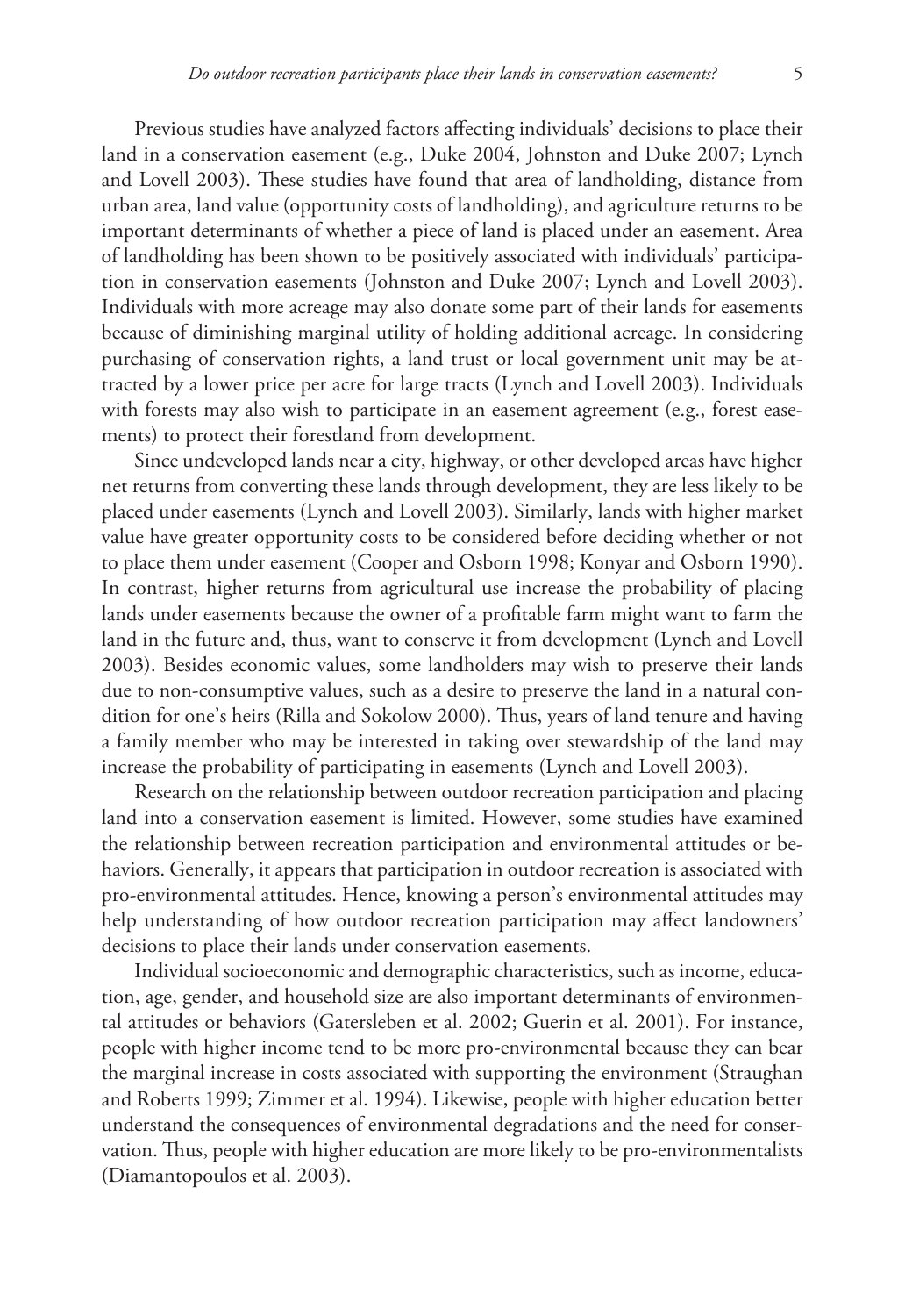Additionally, younger people are more likely to be sensitive to environmental issues and also be pro-environmental because they have grown up in a time in which environmental concerns have been a salient issue at some level (Straughan and Roberts 1999; Zimmer et al. 1994). Similarly, females are argued to be more pro-environmentalists than males due to their social development and gender role differences. For instance, females (more so than males) carefully consider the impacts of their actions on others (Stern et al. 1993; Straughan and Roberts 1999). Studies also posit that ethnic minorities are more concerned with environmental issues and are proenvironmentalists because they can be disproportionately victimized by environmental hazards (Brown 1995; Bullard 2000).

In summary, reviewed literature indicates that participation in outdoor recreation activities is associated with pro-environmental attitudes and that pro-environmental attitudes may motivate people to participate in environmental conservation programs, such as land conservation easements. Thus, this study aims to explore whether there is an extension of this relationship in that participation in different types of outdoor recreation is associated with participation in conservation easement programs.

#### **Methods**

#### **Econometric model**

We modeled the probability of placing lands under conservation easements (*CEs*) as a function of type of outdoor recreation activity participation (*R*). We identified two groups based on the types of recreation they participated in (i.e., consumptive or nonconsumptive activities). Literature on recreation participation has shown some key differences in the determinants of demand for land-based consumptive activities, like hunting, and water-based activities, such as fishing (Floyd and Lee 2002). Accordingly, recreationists were further grouped based on whether their activities were land-based or water-based. A land-based consumptive recreation dummy was created with a value one to reflect participation in consumptive activities that were land-based, and zero otherwise. Similarly, a water-based consumptive recreation dummy was created and set equal to one if a respondent participated in consumptive activities that were waterbased, and zero otherwise. Since both individual and community characteristics are important determinants of conservation easement participation and of environmental orientation, this study considered individual socioeconomic and demographic characteristics (*I*) to include gender (male/female), income, education, race (ethnic minorities), age, parcel of land owned (proxy for area of landholding), area of forest owned, years of land tenure, and family size; and community characteristics (*C*) to include gross returns per acre (proxy for land productivity), median housing value, residency location (urban/rural), and distance from major cities. Since difference in culture, topography, and land availability across the United States may lead to variation in outdoor recreation participation (Ghimire et al. 2014) and also variation in decisions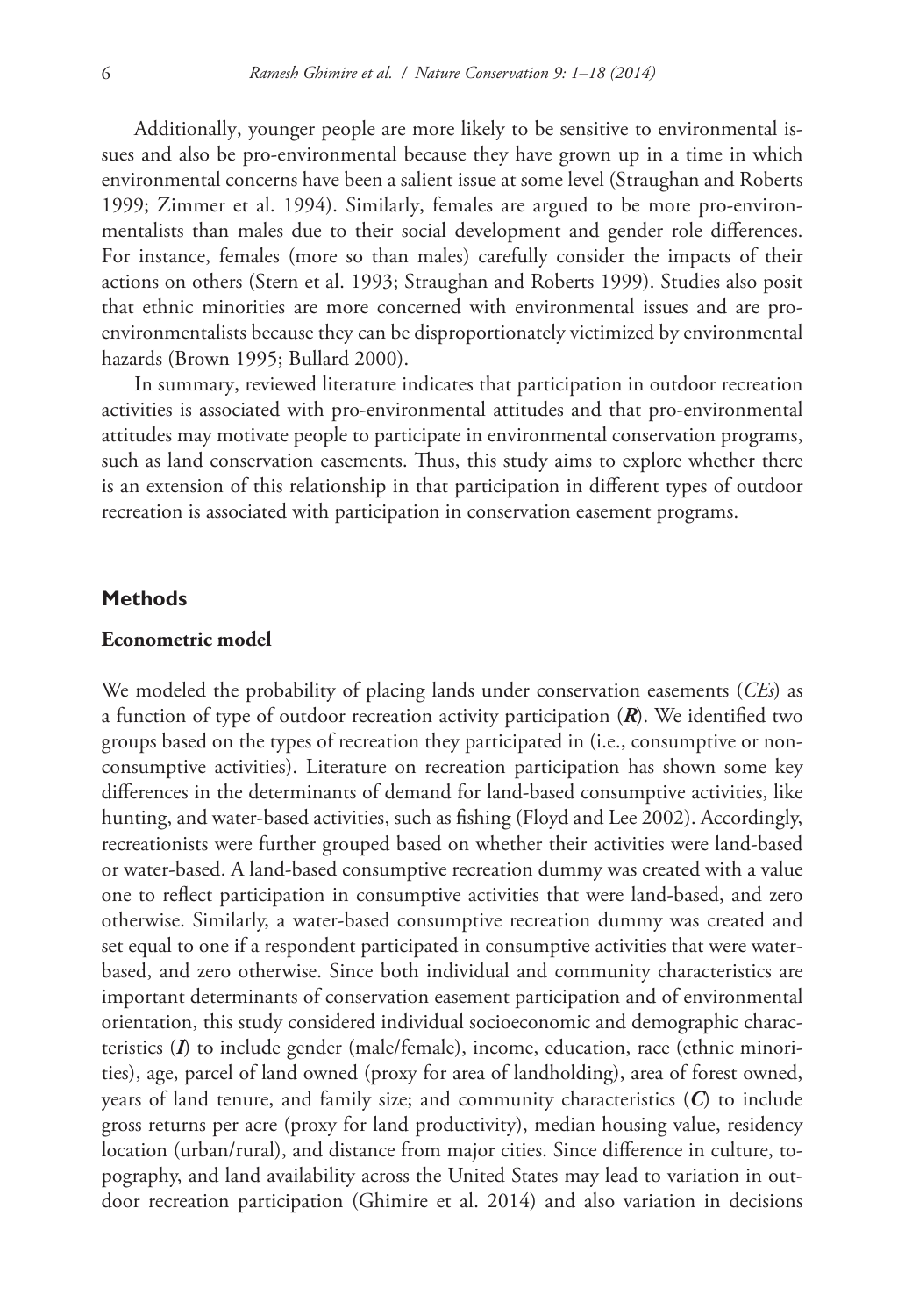regarding placing lands into conservation easements, we controlled for geographic regions at a broad spatial level, using geographic region dummies (please visit [http://](http://www.fs.fed.us/research/rpa/regions.php) [www.fs.fed.us/research/rpa/regions.php](http://www.fs.fed.us/research/rpa/regions.php) to know more about the geographic classifications used in this analysis.). Hence, the probability of placing lands in conservation easements (*CEs*) may be summarized in a functional form as:

*CEs = f(R, I, C, G)* (1)

Since the dependent variable (*CEs*) is binary (equals one if an individual had placed their land in a conservation easement, and zero otherwise), a probit model was used in preference over an ordinary least square (OLS) model for two reasons. First, probit regression ensures the probability range is between zero and one. In contrast, the OLS model does not ensure the probability estimate will be between zero and one. Second, since the dependent variable is binary, the constant variance (homoscedasticity) assumption of the OLS is violated, whereas the probit regression accommodates it (Wooldridge 2002).

#### **Data**

This study used outdoor recreation participation and private land ownership data from the National Survey on Recreation and the Environment (NSRE). The NSRE is a long-term data collection project of the United States Forest Service, Southern Research Station in collaboration with the University of Tennessee and is conducted regularly to see outdoor recreation participation trends across the United States. The NSRE is a random-digit-dialed telephone survey of individuals living in U.S. households. It employs a stratified random sample, based on urban/rural/near-urban geographic locations (Cordell et al. 2004). However, each version of the NSRE consists of different modules or sets of questions and was tested to ensure an average time of 15 minutes to complete. Approximately 5,000 people were surveyed in each version. Some over-sampling was done to ensure a minimum sample size of 500 per state (across all versions) or for some modules that focus on rural outdoor recreation use i.e., over-sampling of people living in rural areas. Both English and Spanish versions of the questionnaires were used and interviews were conducted bilingually to overcome language barriers (Cordell et al. 2004). The survey was conducted using a computer-aided telephone interviewing (CATI) system. The CATI system randomly selects a telephone number, the interviewer upon hearing someone answer inquires how many people in the household are 16 years or older. Of persons 16 or older, the one with the most recent birthday is selected for interviewing (Link and Oldendick 1998) (please visit [http://](http://warnell.forestry.uga.edu/nrrt/nsre/Nsre/nsre2.html) [warnell.forestry.uga.edu/nrrt/nsre/Nsre/nsre2.html](http://warnell.forestry.uga.edu/nrrt/nsre/Nsre/nsre2.html) to know more about the NSRE.).

The NSRE used in this study was conducted in 2005. The 2005 NSRE consisted of four modules or sets of questions related to outdoor recreation activity participation, constraints to participate in wilderness related activities, private land ownership, and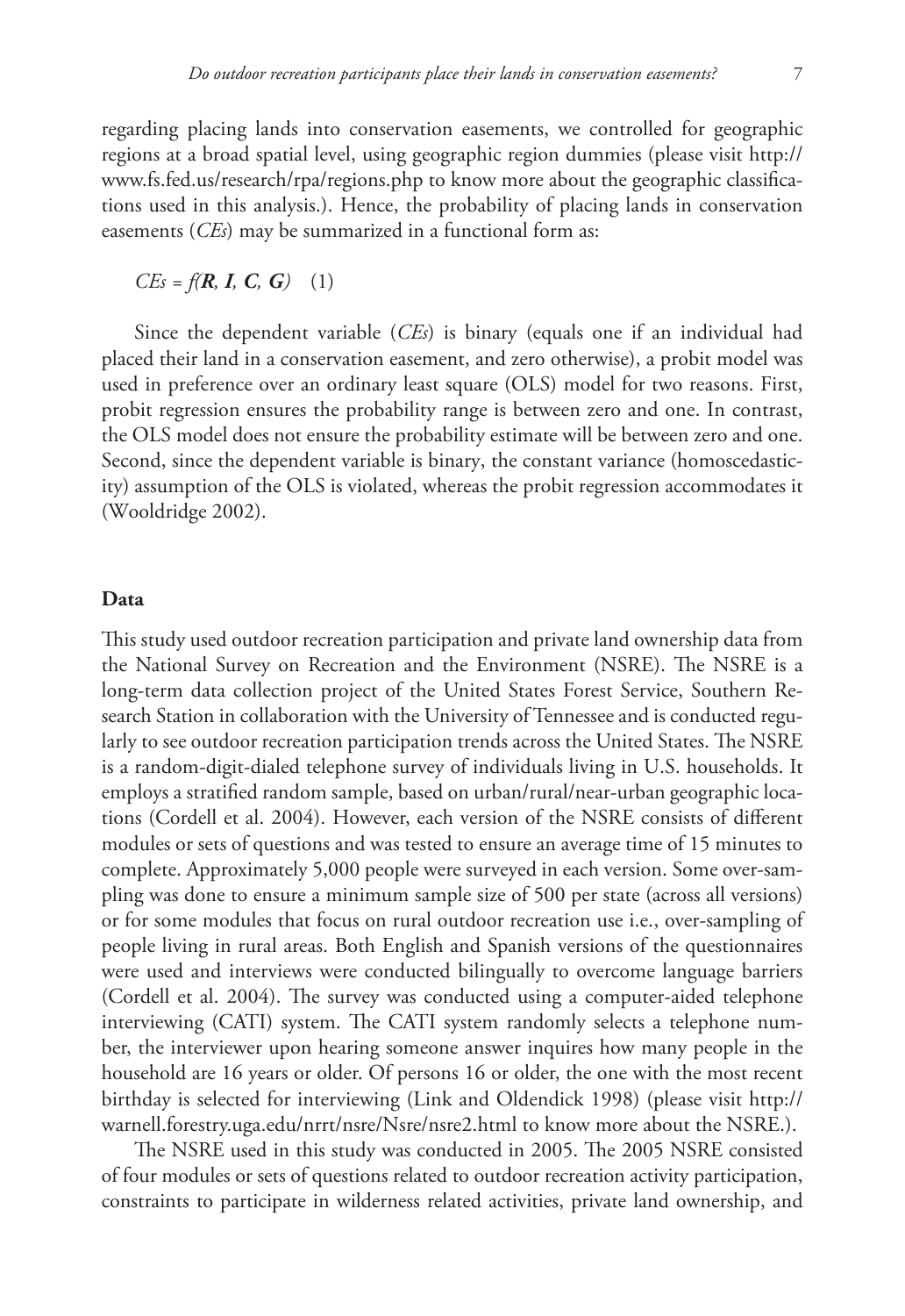| Groups          | Outdoor recreation activities                                                                                                                                                                                                                                                                                                                                                                                                                                                                                                                                                                                                                                                                                                                                                                                                                                                                                                                                                                                                                                                                                                                                                                                                                    |
|-----------------|--------------------------------------------------------------------------------------------------------------------------------------------------------------------------------------------------------------------------------------------------------------------------------------------------------------------------------------------------------------------------------------------------------------------------------------------------------------------------------------------------------------------------------------------------------------------------------------------------------------------------------------------------------------------------------------------------------------------------------------------------------------------------------------------------------------------------------------------------------------------------------------------------------------------------------------------------------------------------------------------------------------------------------------------------------------------------------------------------------------------------------------------------------------------------------------------------------------------------------------------------|
|                 | Consumptive: Freshwater fishing; fishing in cold water such as mountain rivers, lakes, or streams<br>for trout; fishing in warm water rivers, lakes or streams for bass, bream, catfish, pike, crappie or<br>perch; saltwater fishing; fishing for ocean-to-freshwater migratory fish such as salmon, shad, or<br>steelhead trout.                                                                                                                                                                                                                                                                                                                                                                                                                                                                                                                                                                                                                                                                                                                                                                                                                                                                                                               |
| Water-<br>based | Non-consumptive: Sailing; canoeing; kayaking; rowing; motor-boating; waterskiing; boating<br>using a personal watercraft such as jet skis or wave runners; rafting, tubing or any other type of<br>floating on rivers or other flowing water; sailboarding or windsurfing; surfing; swimming,<br>snorkeling, scuba diving or visit a beach or other waterside area; swimming in an outdoor pool;<br>swimming in streams, lakes, ponds or the ocean; snorkeling; scuba diving; visit beaches for any<br>outdoor recreation activities; visit a waterside other than a beach for recreation activities.                                                                                                                                                                                                                                                                                                                                                                                                                                                                                                                                                                                                                                            |
| Land-based      | <i>Consumptive</i> : Gather mushrooms, berries, firewood or other natural products; hunting – hunt<br>big game, hunt small game, hunt waterfowl such as ducks or geese.                                                                                                                                                                                                                                                                                                                                                                                                                                                                                                                                                                                                                                                                                                                                                                                                                                                                                                                                                                                                                                                                          |
|                 | Non-consumptive: Picnicking; gathering of family or friends in an outdoor area away from a<br>home; visit an outdoor nature center, a nature trail, a visitor center or a zoo; visit prehistoric<br>structures or archaeological sites; visit any historic sites, buildings or monuments; attend outdoor<br>concerts, plays or other outdoor performances; attend outdoor sports events; walking for exercise<br>or pleasure; day hiking; orienteering; visit a farm or other agricultural setting for recreation; camp<br>at developed sites with facilities such as tables and toilets; camp at a primitive site without<br>facilities; mountain climbing; rock climbing; caving; visit a wilderness or other primitive, road-<br>less area; home gardening or landscaping for pleasure; view, identify or photograph birds; view,<br>identify or photograph wildlife besides birds; view, identify or photograph salt or freshwater fish;<br>view, identify or photograph wildflowers, trees or other natural vegetation; view or photograph<br>natural scenery; sightseeing; driving for pleasure on country roads or in a park, forest or other<br>natural setting; drive off-road for recreation using a 4-wheel drive, ATV or motorcycle. |

**Table 1.** Grouping outdoor recreation activities.

migration. In the outdoor recreation participation module, people were asked about their participation in recreation activities over the last 12 months (NSRE 2005). In the sample, all respondents were found to participate in outdoor recreation activities at least once over the last 12 months (please see Table 1 for the lists of activities participated by respondents.). There were three types of respondents – those who only participated in consumptive activities, those who only participated in non-consumptive activities, and those who participated in both – consumptive and non-consumptive activities. In general, consumptive recreationists are more likely to participate in some form of nonconsumptive activity in pursuit of their consumptive activities participation. Hence, in data coding, we treated those respondents who participated in both activities as consumptive recreationists. In the private land ownership module, people who indicated they owned one or more parcels of any type of land (e.g., agricultural land, forestland, wetland, or other open space) in rural areas, i.e., outside town or city limits, including their current residence if it was five or more acres in size, were asked about their participation in conservation easements. In the survey, a total of 710 people reported being landholders. However, because of nonresponse errors and/or missing values in one or more of the covariates, the final sample size used for this study was 352 (NSRE 2005).

Data for community characteristics included gross returns per acre (in US \$) collected from the U.S. Department of Agriculture (2002); residency location (urban/ rural) collected from the NSRE (2005), distance from a major city (in miles), and median housing value (in US \$) collected from U.S. Census Bureau (2003). Table 2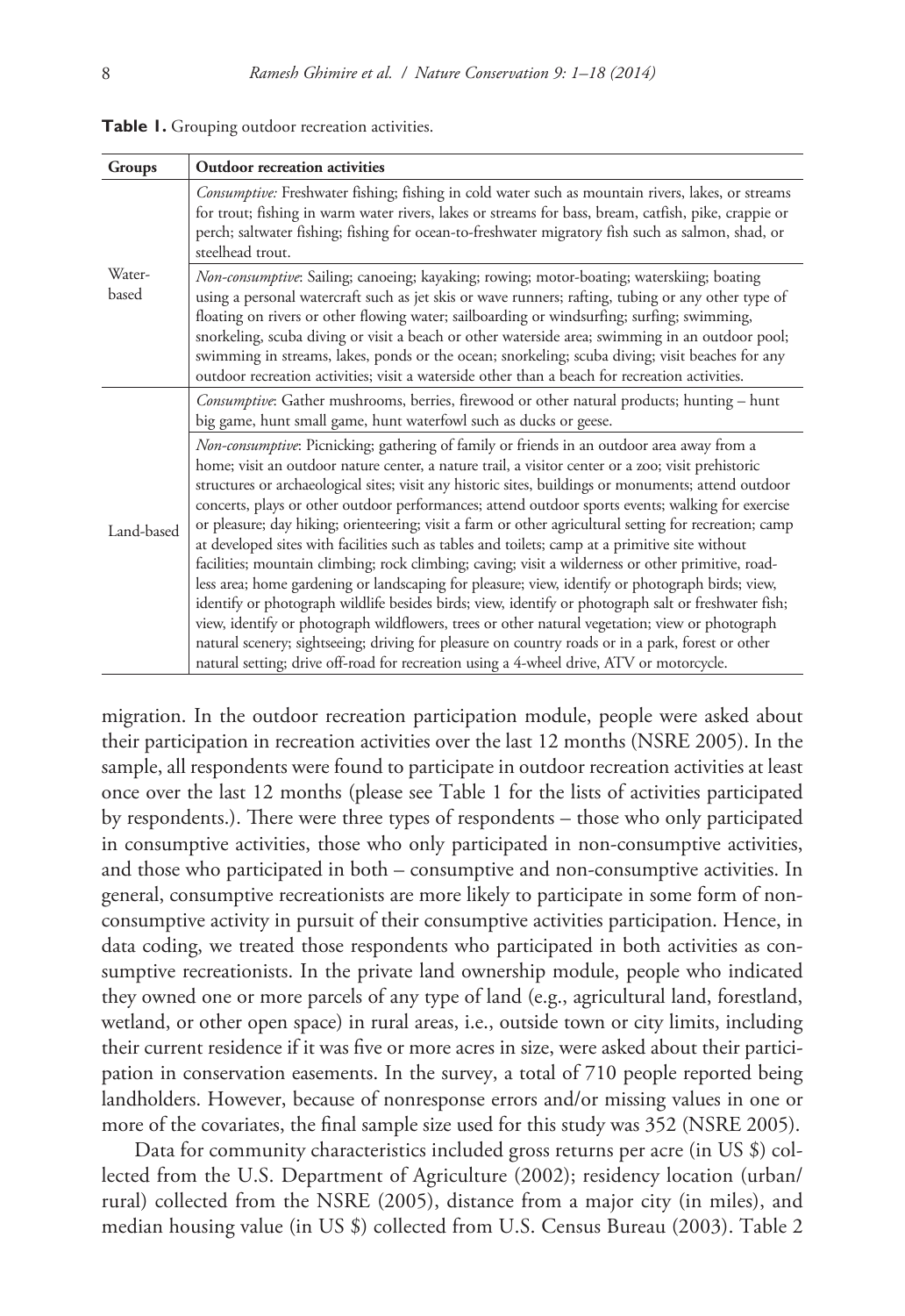#### **Table 2.** Definition of variables

| Variables                                               | Descriptions                                                                                                                                                            |
|---------------------------------------------------------|-------------------------------------------------------------------------------------------------------------------------------------------------------------------------|
| a. Conservation easements;<br>participated = 1          | A binary variable that equals one if respondent participated in<br>conservation easements, and zero otherwise                                                           |
| b. Outdoor recreations participation                    |                                                                                                                                                                         |
| Land-based consumptive<br>recreations; participated =1  | A dummy that equals one if respondent participated in consumptive<br>recreations and both (consumptive and non-consumptive) that was land-<br>based, and zero otherwise |
| Water-based consumptive<br>recreations; participated =1 | A dummy that equals one if respondent participated in consumptive<br>recreations and both (consumptive and non-consumptive) that was<br>water-based, and zero otherwise |
| c. Individual characteristics                           |                                                                                                                                                                         |
| Gender; male =1                                         | A dummy that equals one if respondent was male, and zero otherwise                                                                                                      |
| Income; income > \$50,000<br>$\ddot{\phantom{0}}$       | A dummy that equals one if respondent had annual income greater than<br>\$50,000 a year, and zero otherwise                                                             |
| Education; college graduated = 1                        | A dummy that equal one if respondent had at least college degree, and<br>zero otherwise                                                                                 |
| Ethnicity; ethnic minorities = 1                        | A dummy that equals one if respondent belonged to ethnic minorities,<br>such as African-American, Hispanic, and Asian, and zero otherwise                               |
| Age                                                     | Age (in year) of respondent                                                                                                                                             |
| Parcel of landholding                                   | Total parcel of land (any category) owned that was greater than 5 acres in<br>rural areas, outside town or city limits                                                  |
| Area of forest holding<br>$\ddot{\phantom{0}}$          | Total area of forest owned                                                                                                                                              |
| Year of land tenure                                     | Years of land holding                                                                                                                                                   |
| Family size                                             | Total number of family                                                                                                                                                  |
| d. Community characteristics                            |                                                                                                                                                                         |
| Gross returns per acre                                  | Gross Crop revenue (in US \$) divided by crop acreage at county level                                                                                                   |
| Median housing value                                    | Median value (in US \$) of specified owner-occupied housing units -<br>one-family houses on less than 10 acres without a business or medical<br>office on the property  |
| Residency location; urban = 1                           | A dummy that equals one if respondent belonged to metro area, and zero<br>otherwise                                                                                     |
| Distance from major city                                | Average distance (in mile) to the county from major city                                                                                                                |
| e. Geographic regions<br>(base category = South)        |                                                                                                                                                                         |
| Geographic region; Rocky<br>Mountain $=1$               | A dummy that equals one if respondent belonged to Rocky Mountain<br>region, and zero otherwise                                                                          |
| Geographic region; North =1                             | A dummy that equals one if respondent belonged to Northern region<br>and, zero otherwise                                                                                |
| Geographic region; Pacific =1                           | A dummy that equals one if respondent belonged to Pacific region and,<br>zero otherwise                                                                                 |

Note: Besides three variables – yield per acre, median housing value, and distance from major city, all other variables came from the NSRE (2005). Some respondents were found to participate in both activities. However we treated them as consumptive recreationists, as we adopted a dichotomous classification based on whether or not they are consumptive recreationists.

offers definitions and Table 3 shows summary statistics of the variables used in this analysis. The variables conservation easement participation, activity participation, gender, ethnicity, income, education, residency location, and geographic regions were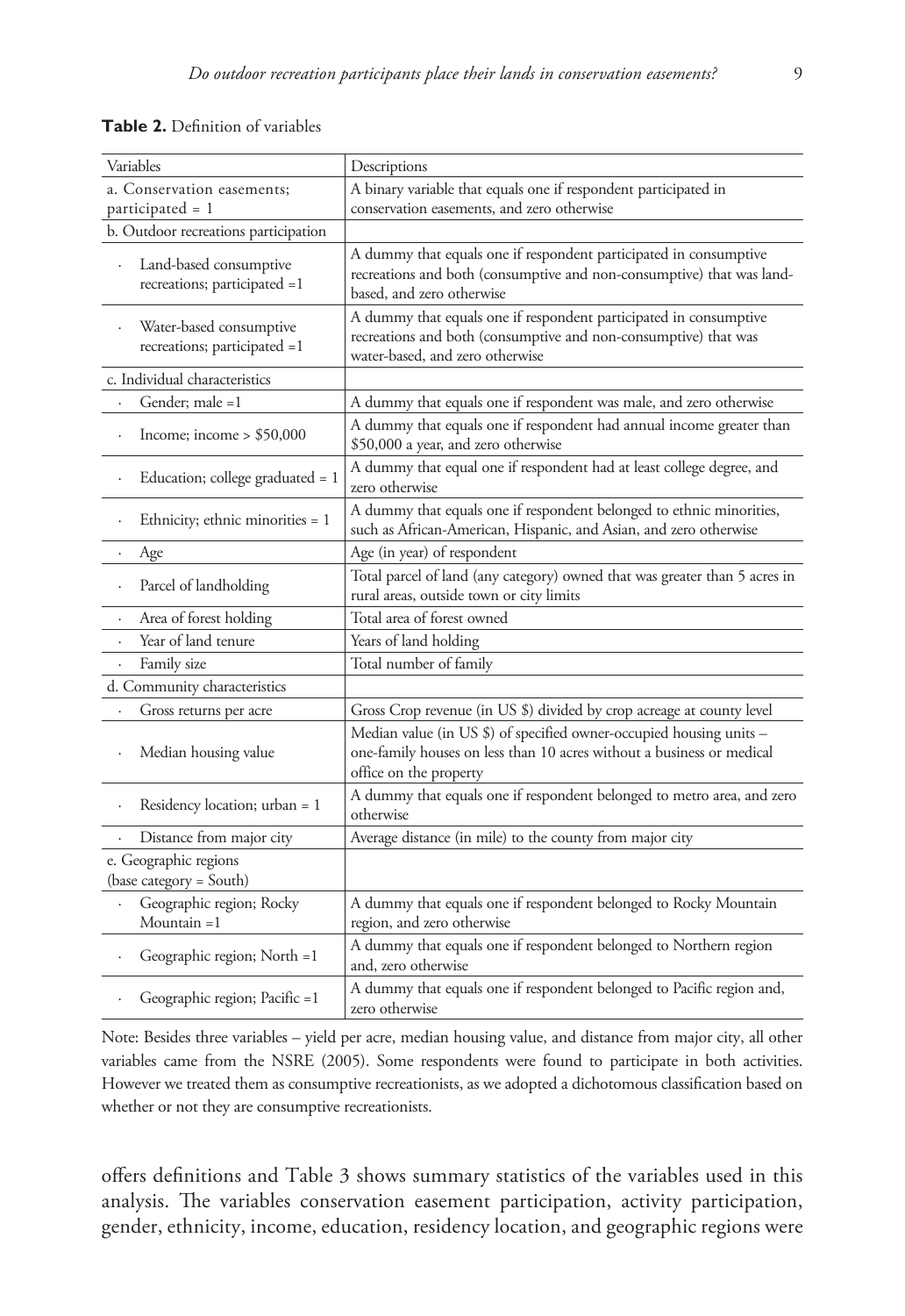|                                                      | Total Sample (N=352) |           |              |              |
|------------------------------------------------------|----------------------|-----------|--------------|--------------|
| <b>Variables</b>                                     | Mean                 | Std. Dev. | Min          | Max          |
| Conservation easements; participated =1              | 0.22                 | 0.31      | $\Omega$     | 1            |
| Land-based consumptive recreations; participated =1  | 0.59                 | 0.49      | $\Omega$     | 1            |
| Water-based consumptive recreations; participated =1 | 0.50                 | 0.50      | $\Omega$     | 1            |
| Gender: male =1                                      | 0.51                 | 0.50      | $\Omega$     | $\mathbf{1}$ |
| Ethnicity; ethnic minority = $1$                     | 0.06                 | 0.16      | $\Omega$     | 1            |
| Age                                                  | 48.58                | 13.77     | 18           | 87           |
| Income; income $>$ \$50,000= 1                       | 0.48                 | 0.46      | $\Omega$     | 1            |
| Education; college graduated =1                      | 0.38                 | 0.48      | $\Omega$     | 1            |
| Parcel of land holding                               | 4.28                 | 10.66     | $\mathbf{1}$ | 85           |
| Area of forest holding (in acre)                     | 33.30                | 242.35    | $\Omega$     | 4500         |
| Years of land tenure                                 | 15.09                | 16.57     | 1            | 200          |
| Family size                                          | 2.64                 | 1.38      | 1            | 7            |
| Gross returns per acre (in $\$ )                     | 26.72                | 41.55     | 2.36         | 540.81       |
| Median housing value (in \$ '000)                    | 92.50                | 41.42     | 32.7         | 293          |
| Residency; $urban = 1$                               | 0.37                 | 0.49      | $\Omega$     | 1            |
| Distance from major city (in mile)                   | 61.70                | 54.23     | 0.44         | 397.58       |
| Geographic region; Rocky mountain =1                 | 0.11                 | 0.30      | $\Omega$     | 1            |
| Geographic region; North =1                          | 0.37                 | 0.47      | $\Omega$     | 1            |
| Geographic region; Pacific =1                        | 0.11                 | 0.30      | $\mathbf{0}$ | $\mathbf{1}$ |
| Geographic region, South =1                          | 0.41                 | 0.49      | $\mathbf{0}$ | 1            |

**Table 3.** Descriptive statistics of variables used.

all binary variable. In contrast, age, parcel of land owned, area of forest owned, year of land tenure, family size, gross returns per acre, median housing value, and distance from major city were continuous variable. In the sample, 22% of respondents participated in conservation easement programs. Likewise, 59% of respondents participated in some form of land-based consumptive activities and 50% of respondents participated in some form of water-based consumptive activities over the last 12 months. Similarly, 51% of respondents were male, 6% were ethnic minorities, 48% had income above \$50,000 a year, 38% were college graduates, and 37% of respondents were urban resident. Regarding geographic regions, 11% of respondents were from the Rocky Mountain, 37% were from the North, 11% were from the Pacific regions, and 41% of respondents were from the South. Respondents were approximately 49 years old, had 4 parcels of landholding, 33 acres of forest holding, 15 years of land tenure, and had 3 household members on average. Regarding the community characteristics of the place they live, it had gross returns per acre of approximately \$27, median housing value of approximately \$93 thousand, and was 62 miles away from major city (Table 3).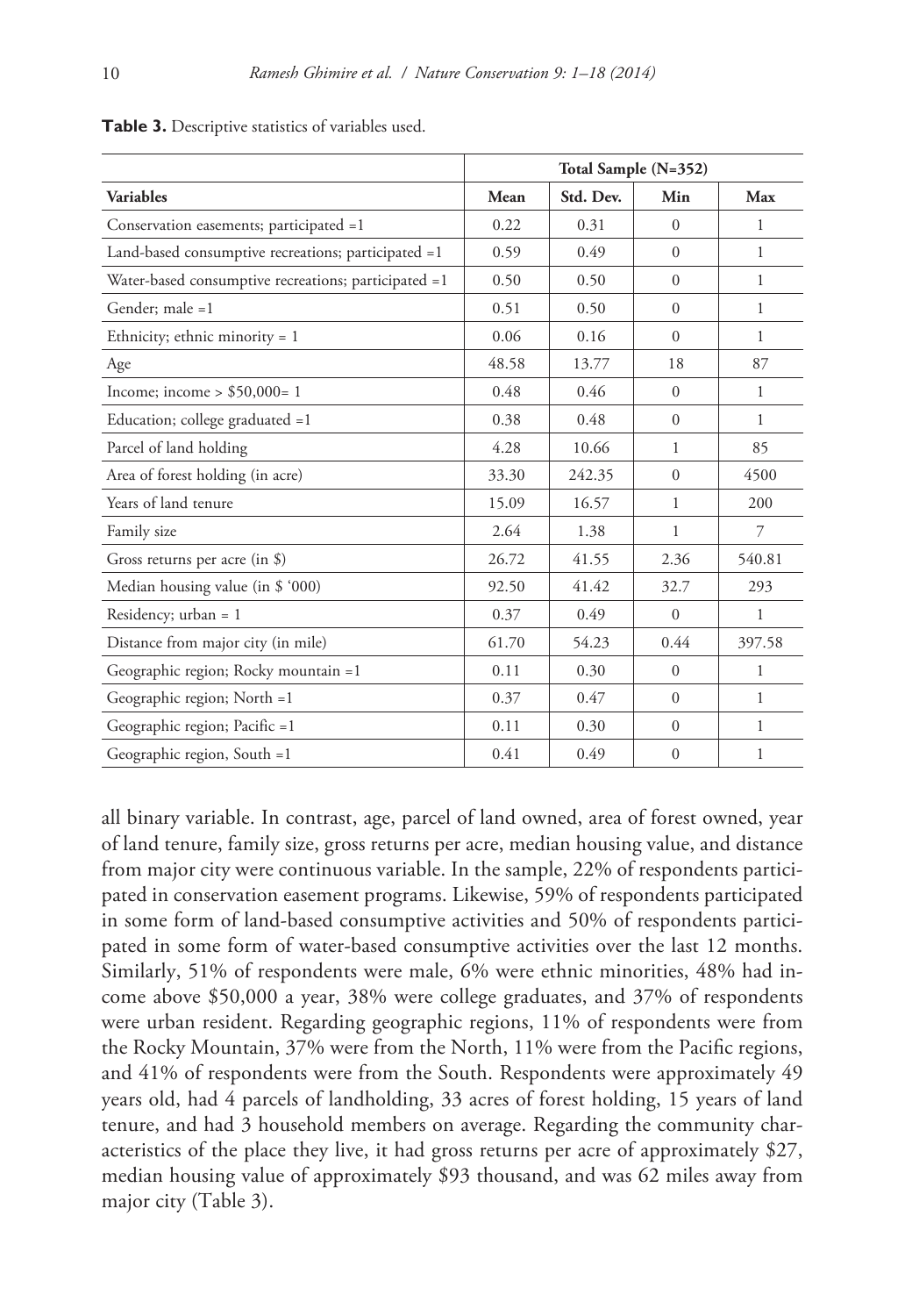### **Results and discussion**

Table 4 summarizes our findings. The model was statistically significant, as indicated by Wald chi2. The coefficient for the variable land-based consumptive recreation was negative and statistically significant at the five percent level. The predicted probability of placing land under easement was 0.064 smaller for the individual who participated in land-based consumptive activities compared to those who participated in land-based non-consumptive activities. In contrast, the coefficient for the variable water-based consumptive recreation was positive, but was not statistically significant at a conventional level. This finding suggests individuals who participated in land-based consumptive recreation, such as hunting, are less likely to place their lands in conservation easements than their non-consumptive counterparts. However, this relationship does not hold for water-based consumptive recreation, such as fishing. Hence, outdoor recreationists participating in different types of activities may have different environmental orientations and those environmental orientations may vary between clusters of consumptive activities, such as between hunting and fishing. The potential differences in environmental orientation between fishers and hunters could be due to the character of resource consumption involved, and/or there may be different goal orientations between fishers and hunters. Hunting can be viewed as a resource-intensive activity where harvesting game is the primary goal. The degree of catch consumption associated with fishing has been found to vary, depending upon the values and attitudes of different fishers (Dunlap and Heffernan 1975; Theodori et al. 1998). Further, there is some evidence that some recreational fishers placed less emphasis on catching and removing fish and more emphasis on resource preservation (Bryan 1977).

Despite the finding that land-based consumptive recreationists (e.g., hunters) are less likely than their non-consumptive counterparts to supply lands for easements, conservation movements in the United States have benefited greatly from direct and indirect contributions by hunters. Conservation organizations, such as the Rocky Mountain Elk Foundation, Pheasants Forever, Ducks Unlimited, and Wild Turkey Federation have been supported by contributions from hunters. Many of these organizations raise their primary funds from banquets (e.g., hunting heritage superfund banquets, big game banquets, and other annual banquets), where members and volunteers gather for social purpose while purchasing firearms and other merchandise that are exclusive to banquet attendees. These firearms and other merchandise are subject to the Pittman-Robertson excise tax, which is distributed to state wildlife agencies for research and habitat conservation activities. In some cases, hunters have also supported these organizations in conservation and outreach projects through donations. However, most of the donations or funds are likely to come from non-hunters. According to a recent survey, about 13.7 million Americans hunt (U.S. Fish & Wildlife Service 2014), whereas nearly 90 million people are gun-owners in the United States (Gallup Inc 2013), suggesting that hunters compose a relatively small proportion of all contributors to the Pittman-Robertson Fund. Hunters have also supported wildlife habitat protection through the purchase of Duck Stamps in the United States. The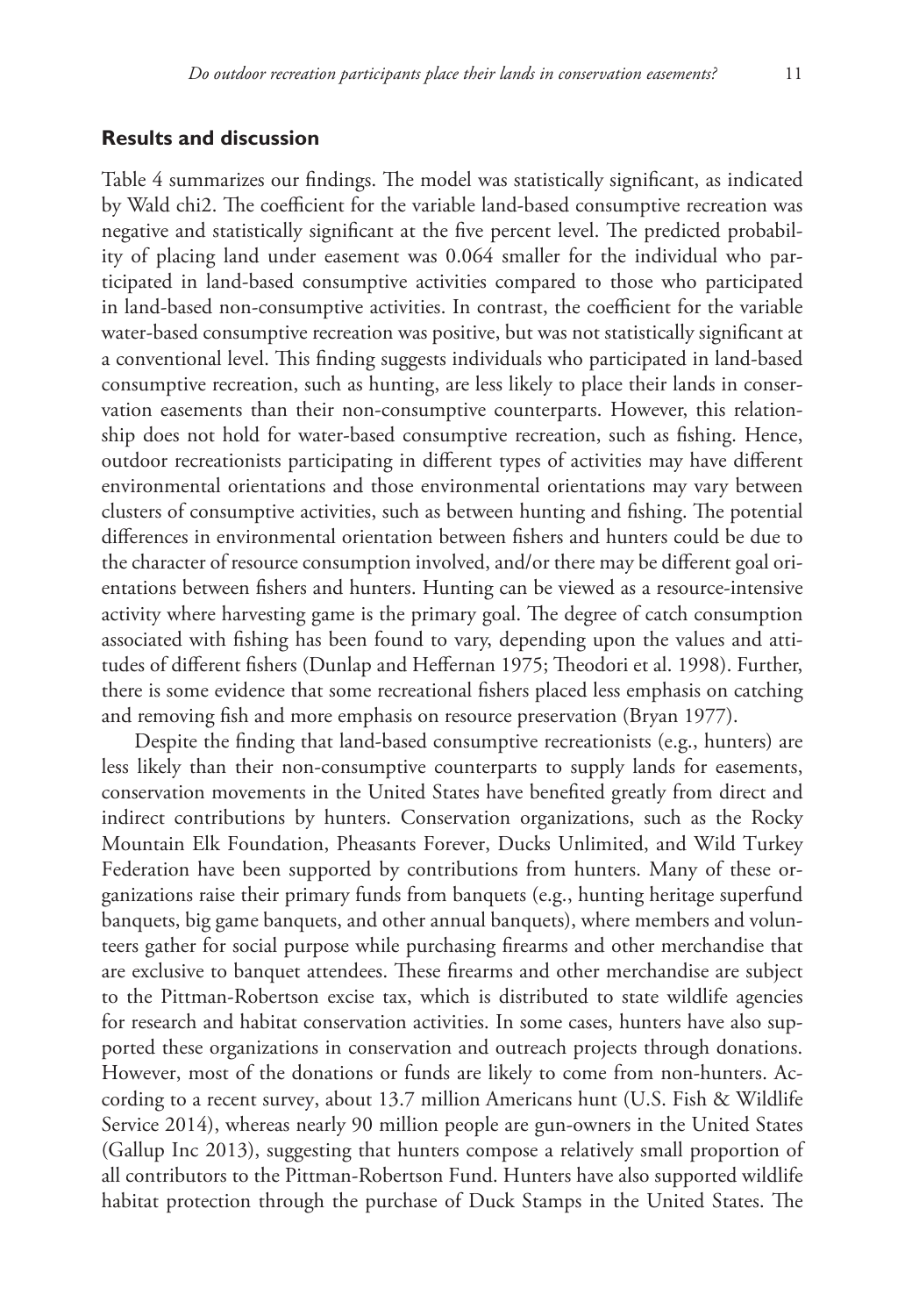| <b>VARIABLES</b>                                    | Coefficients  | Marginal effects |
|-----------------------------------------------------|---------------|------------------|
|                                                     | $-0.3968**$   | $-0.0642**$      |
| Land-based consumptive recreation, participated =1  | (0.2097)      | (0.0341)         |
|                                                     | 0.2935        | 0.0474           |
| Water-based consumptive recreation, participated =1 | (0.2214)      | (0.0356)         |
|                                                     | $0.4631**$    | $0.0750**$       |
| Gender, male =1                                     | (0.2025)      | (0.0324)         |
|                                                     | 0.0980        | 0.0158           |
| Ethnicity, nonwhites =1                             | (0.4678)      | (0.0756)         |
|                                                     | $-13.7558***$ | 0.0130           |
| Ln(age)                                             | (5.2154)      | (0.0723)         |
|                                                     | $1.8160***$   |                  |
| Ln(age) square                                      | (0.7040)      |                  |
|                                                     | $0.3708*$     | $0.0599*$        |
| Income, income $> $50,000=1$                        | (0.2229)      | (0.0354)         |
|                                                     | 0.0964        | 0.0156           |
| Education, college graduate=1                       | (0.2015)      | (0.0326)         |
|                                                     | $-0.2906$     | $-0.0469$        |
| Residency location, urban =1                        | (0.2270)      | (0.0370)         |
|                                                     | 0.0460        | 0.0073           |
| Family size                                         | (0.0790)      | (0.0128)         |
|                                                     | $-0.0000$     | $-0.0000$        |
| Area of forest owned                                | (0.0000)      | (0.0000)         |
|                                                     | $0.0152*$     | $0.0024*$        |
| Parcel of land owned                                | (0.0088)      | (0.0012)         |
| Year of land tenure                                 | $-0.0042$     | $-0.0006$        |
|                                                     | (0.0075)      | (0.0010)         |
|                                                     | $0.0044**$    | $0.0007*$        |
| Gross returns per acre                              | (0.0022)      | (0.0003)         |
|                                                     | $-0.5906*$    | $-0.0955*$       |
| Ln(median housing value)                            | (0.3675)      | (0.0597)         |
|                                                     | 0.0841        | 0.0136           |
| Ln(distance from major city)                        | (0.1219)      | (0.0195)         |
| Geographic region; Rocky Mountain =1                | $-0.2051$     | $-0.0332$        |
|                                                     | (0.4099)      | (0.0659)         |
| Geographic region; North =1                         | $0.5986**$    | $0.0968**$       |
|                                                     | (0.2347)      | (0.0384)         |
| Geographic region; Pacific =1                       | $0.8501**$    | $0.1377**$       |
|                                                     | (0.3939)      | (0.0642)         |
| Constant                                            | 29.9630***    |                  |
|                                                     | (9.7270)      |                  |

## **Table 4.** Outdoor recreation participation and conservation easements.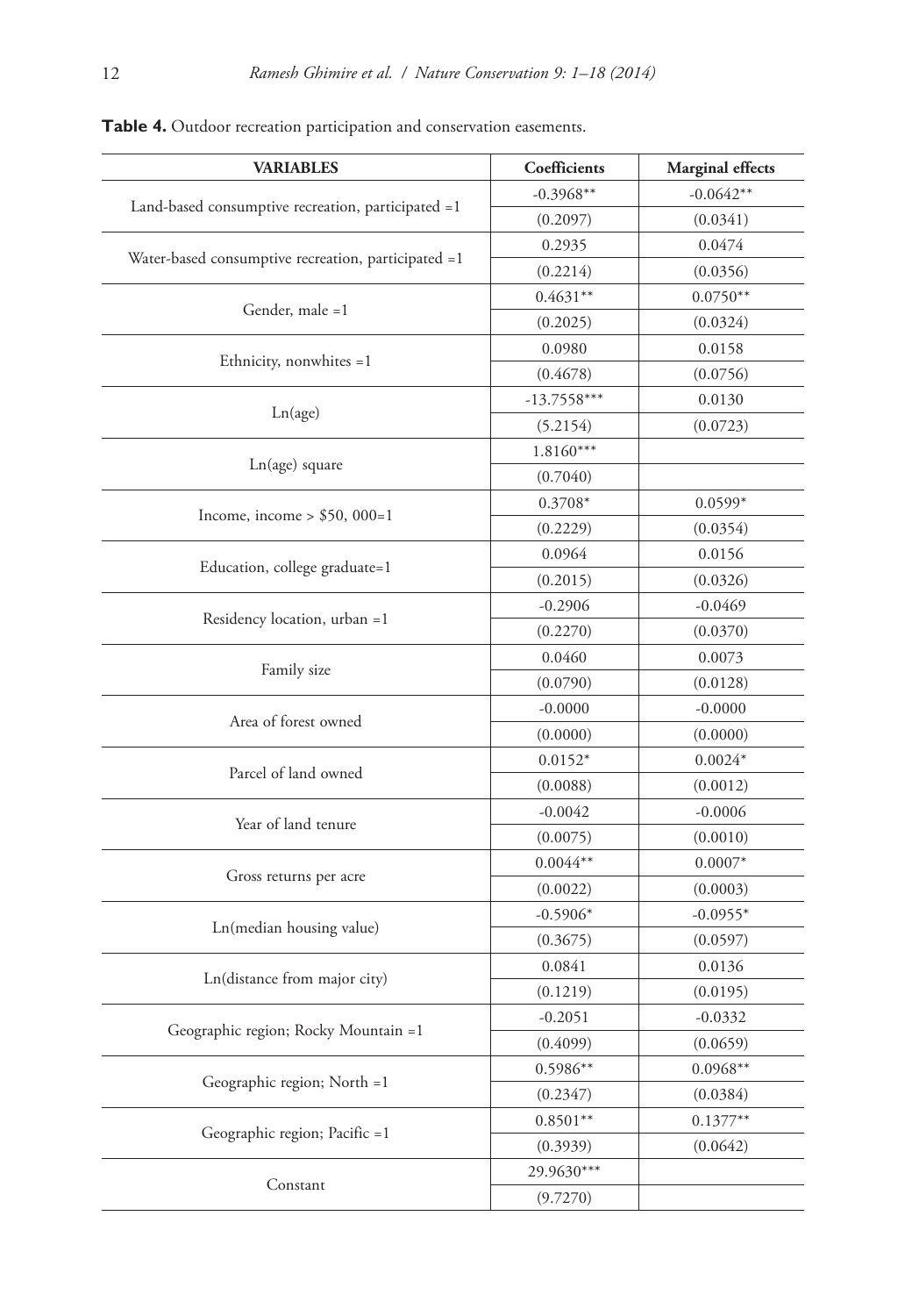| <b>VARIABLES</b>      | Coefficients | <b>Marginal effects</b> |
|-----------------------|--------------|-------------------------|
| Log likelihood        | $-101.80$    |                         |
| Wald chi <sub>2</sub> | 35.55        |                         |
| Prob>chi2             | 0.012        |                         |
| Pseudo R2             | 0.148        |                         |
| Observations          | 352          |                         |

Note: Robust standard errors are shown in parentheses. \*\*\*, \*\*, and \* represent results significant at the a = 0.01, 0.05, and 0.1 levels, respectively. The results are robust with the use of logit and tobit models. Note that dependent variable is *acre of land designated to conservation easement* in the tobit model. The results still hold without the use of log transformed age, median housing value, and distance from major city in the probit, logit and tobit models (results not shown here, but available upon requests).

Duck Stamps are adhesive stamp required by the United States government for hunting migratory waterfowl (please visit [http://www.fws.gov/duckstamps/Info/Stamps/](http://www.fws.gov/duckstamps/Info/Stamps/stampinfo.htm) [stampinfo.htm](http://www.fws.gov/duckstamps/Info/Stamps/stampinfo.htm) to know more about the Duck Stamps.). Funds from the Duck Stamp are used to purchase and maintain waterfowl habitat and hunting areas through land acquisition and easements. However, a very small proportion of land (about 3%) in the National Wildlife Refuge System was purchased with funds from the Duck Stamp (U.S. Fish & Wildlife Service 2012). Hence, overall, contributions of hunters for environmental conservation and habitat protection are relatively small compared to the non-hunting population. Thus, it is reasonable to argue that consumptive recreationists are less likely to support environmental conservation compared to their non-consumptive counterparts.

Contrary to previous findings that females are more pro-environmental than males regarding a number of environmental issues (Wolkomir et al. 1997; Zelezny et al. 2000), this study found males to be more likely to place their lands in conservation easements than females. The predicted probability of placing land under easement was 0.075 greater for males than for females. This finding may reflect a male dominated land ownership pattern (forest and non-forest lands) in the United States (Butler 2008). Since placing lands under easements is a way to control land use in the future, males in traditional households often are in the role of making major decisions regarding uses of property. Further, placing lands under easements may represent a different type of environmental behavior than was considered in previous studies, such as reading environmental magazines, using recyclable grocery bags or voting for candidates with pro-environmental agendas (e.g., Baldassare and Katz 1992; Wolkomir et al. 1997; Zelezny et al. 2000). Decisions regarding the uses of household property or assets could have relatively longer-term impacts on household resource allocations, while reading environmental literature or using recyclable grocery bags is less likely to have such a lasting impact on household resources.

Consistent with environmental values and awareness literature, income was positively significant suggesting that individuals with higher income are more likely to participate in conservation easements. The predicted probability of placing land under ease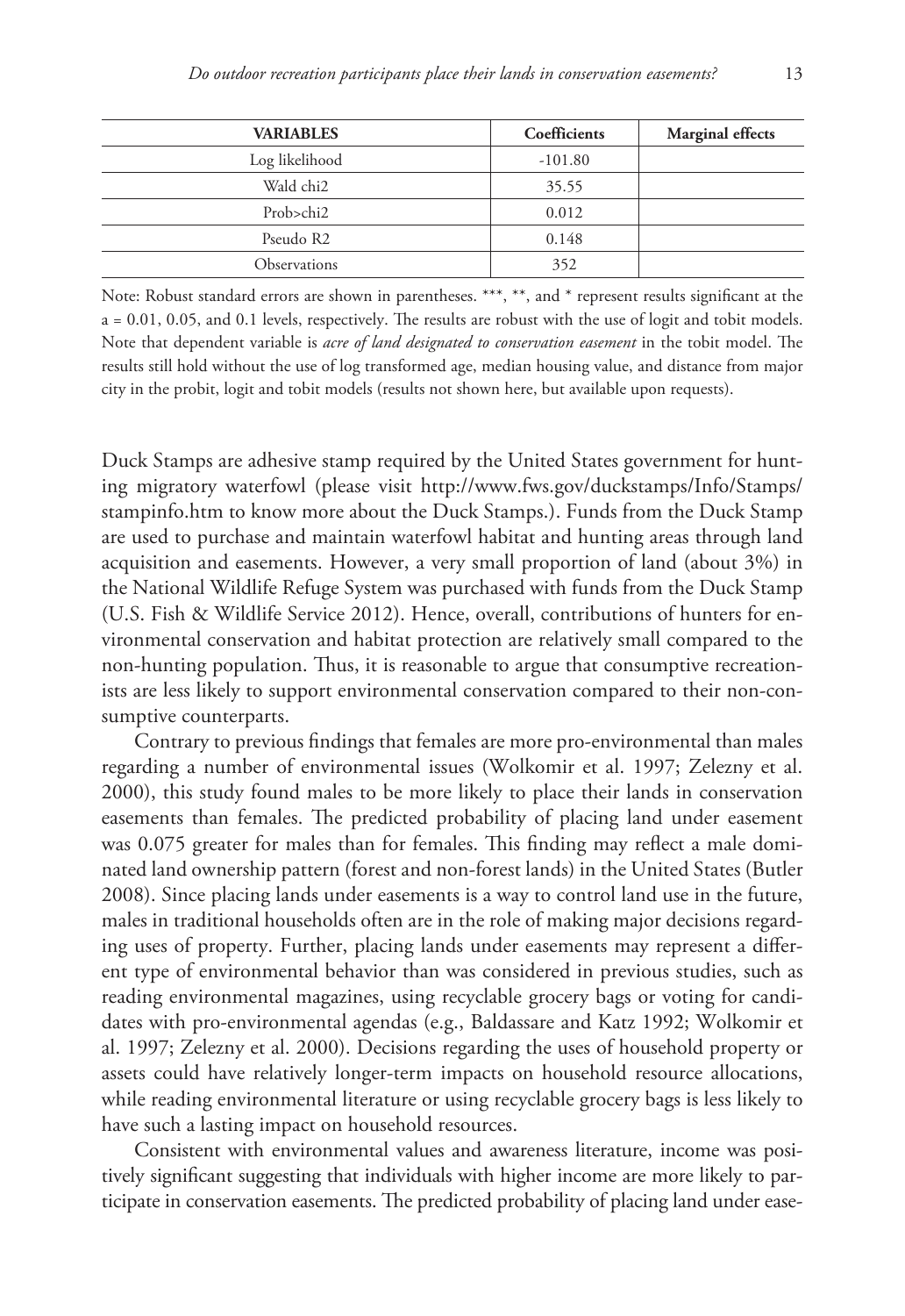ment was 0.059 greater for individuals with annual income greater than \$50,000 than those whose annual income was less than \$50,000. Also, there was a nonlinear relationship between age and the probability of placing lands under easements. As one might expect, the probability of placing lands under easements decreases at an increasing rate as people get older. This finding is consistent with the environmental value or awareness literature (Van Liere and Dunlap 1980). However, the marginal effect of age was not statistically significant at a conventional level. As per conservation easement literature, the findings show having a larger number of parcels of land is positively associated with the probability of placing lands under easements. The marginal effects suggest one additional increase in parcel of landholding increases the predicted probability of placing land under easement by 0.002 although the parcel sizes could vary across landholders.

As per conservation easement literature, the variable gross returns per acre and median housing value are significant, implying that land with higher yield is more likely to be placed under easement and land with higher property price is less likely to be placed under easement. A \$100 increase in gross returns per acre increases the predicted probability of placing land under easement by 0.072. In contrast, a one percent increase in housing value decreases the predicted probability of placing land under easement by 0.095. This result most likely reflects a higher opportunity cost of placing lands in easements in counties where land prices are higher. Regarding the geographic regions, the dummies for North and Pacific regions were positively significant, suggesting that individuals in these regions were more likely to place their lands in easements, compared to the South. The predicted probability of placing land under easement was 0.096 greater for individuals in the Northern states and was 0.137 greater for individuals in the Pacific states, compared to the Southern states. This difference may be because of a greater availability of land resources and also land trust organizations in the Pacific and Northern regions, compared to the Southern region (Land Trust Alliance 2014). The variables ethnicity, education, years of land tenure, residency location, family size, area of forest owned, and distance from a major city were not significant in helping to explain the probability of placing lands under an easement.

#### **Conclusion**

Consistent with literature and the notion that consumptive recreationists may differ in their sensitivity to environmental issues, this study found empirical evidence to support that land-based consumptive recreationists are less likely than their nonconsumptive counterparts to place their land under easements. This finding could be interpreted to suggest that consumptive recreationists, in general, seem less likely to contribute resources for the general environmental or public good purposes, such as restricting the use of land, or the disposition of natural resources on the land compared to their non-consumptive counterparts.

Since this study concerns outdoor recreation participation of the general population and their decisions regarding placement of their lands under easements in the United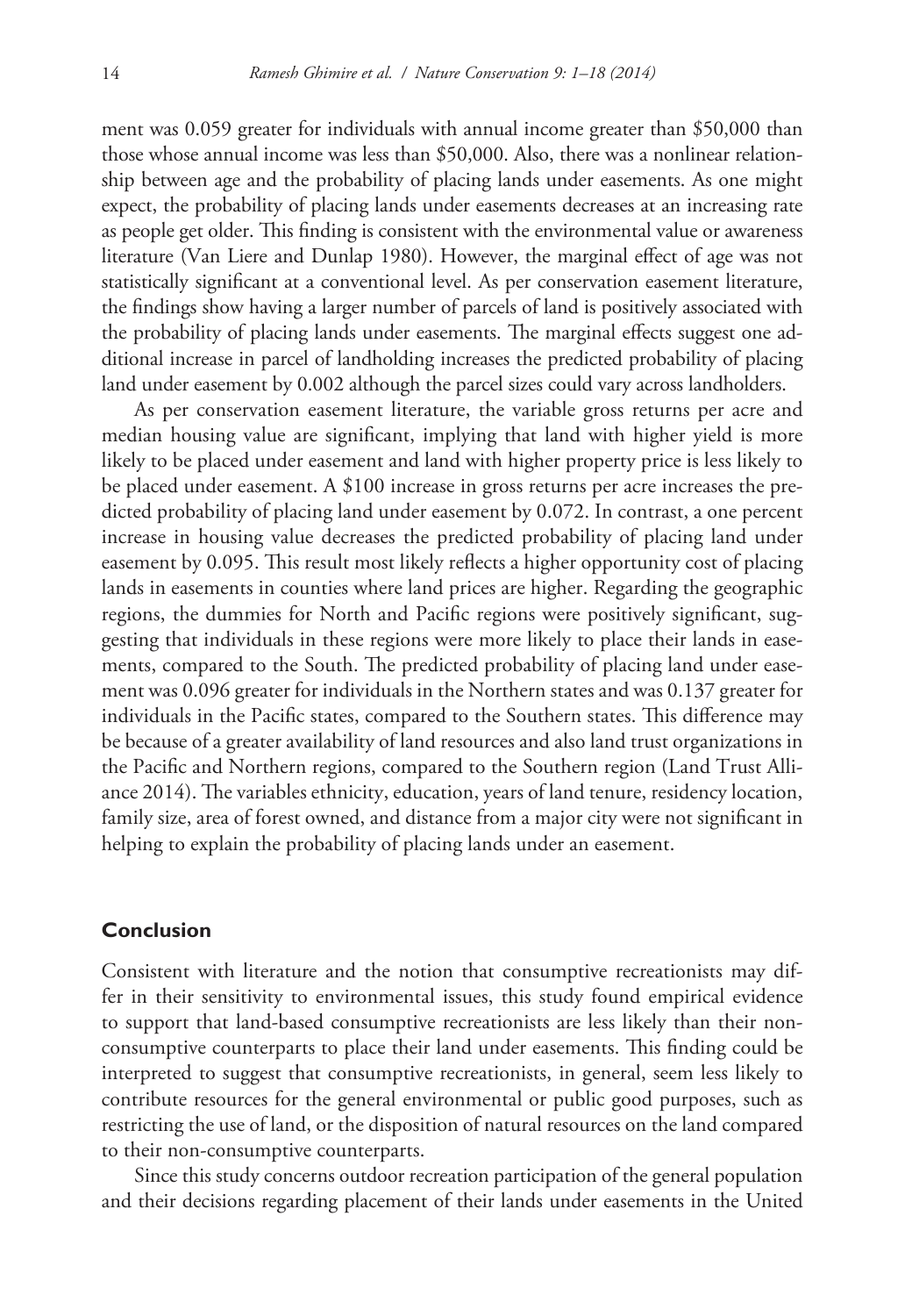States, findings of this study should be taken within that context. These results may not be generalizable to all landowners, who may have different environmental orientations and outdoor recreation activity preferences. We recommend that future studies of conservation easement participation should account for the potential link between landowners' outdoor recreation and their decision regarding easements. Additionally, econometric analyses used in this study evaluate the intention/behavior of a group in general, but may fail to reveal the underlying variations in attitudes/behavior among sub-segments therein. Hence, the results may not be generalizable to specific individuals.

Despite these limitations, the factors identified by this study could be useful to help further understand factors affecting landowners' decisions to place their lands into an easement, particularly the finding that the type of outdoor recreation they participate in can be directly related to their participation in conservation easements. Findings of this study can also be useful for local governments, or land trusts in designing and implementing their easement programs.

#### **References**

- Baldassare M, Katz C (1992) The personal threat of environmental problems as predictor of environmental practices. Environment and Behavior 24(5): 602–616. [doi:](http://dx.doi.org/10.1177/0013916592245002) [10.1177/0013916592245002](http://dx.doi.org/10.1177/0013916592245002)
- Bjerke T, And CT, Kleiven J (2006) Outdoor recreation interests and environmental attitudes in Norway. Managing Leisure 11(2): 116–128. [doi: 10.1080/13606710500520197](http://dx.doi.org/10.1080/13606710500520197)
- Brown P (1995) Race, class, and environmental health: a review and systematization of the literature. Environmental Research 69(1): 15–30. [doi: 10.1006/enrs.1995.1021](http://dx.doi.org/10.1006/enrs.1995.1021)
- Bryan H (1977) Leisure value systems and recreational specialization: the case of trout fishermen. Journal of Leisure Research 9(3): 174–187.
- Bullard RD (2000) Dumping in Dixie: race, class, and environmental quality. Westview Press, 256 pp.
- Butler BJ (2008) Family forest owners of the United States, 2006. General Techical Report NRS-27. U.S. Forest Service, Northern Research Station, Newtown Square, PA.
- Cooper JC, Osborn CT (1998) The effect of rental rates on the extension of conservation reserve program contracts. American Journal of Agricultural Economics 80(1): 184–194. [doi: 10.2307/3180280](http://dx.doi.org/10.2307/3180280)
- Cordell HK, Betz CJ, Green GT, Mou S, Leeworthy V, Wiley P, Barry J, Daniel H (2004) Outdoor recreation in 21<sup>st</sup> century America. A report to the nation: the national survey on recreation and the environment. Venture Publishing, State College, PA.
- Diamantopoulos A, Schlegelmilch BB, Sinkovics RR, Bohlen GM (2003) Can socio-demographics still play a role in profiling green consumers? A review of the evidence and an empirical investigation. Journal of Business Research 56(6): 465–480. [doi: 10.1016/S0148-](http://dx.doi.org/10.1016/S0148-2963(01)00241-7) [2963\(01\)00241-7](http://dx.doi.org/10.1016/S0148-2963(01)00241-7)
- Duke JM (2004) Participation in agricultural land preservation programs: parcel quality and a complex policy environment. Agricultural and Resource Economics Review 33: 34–49.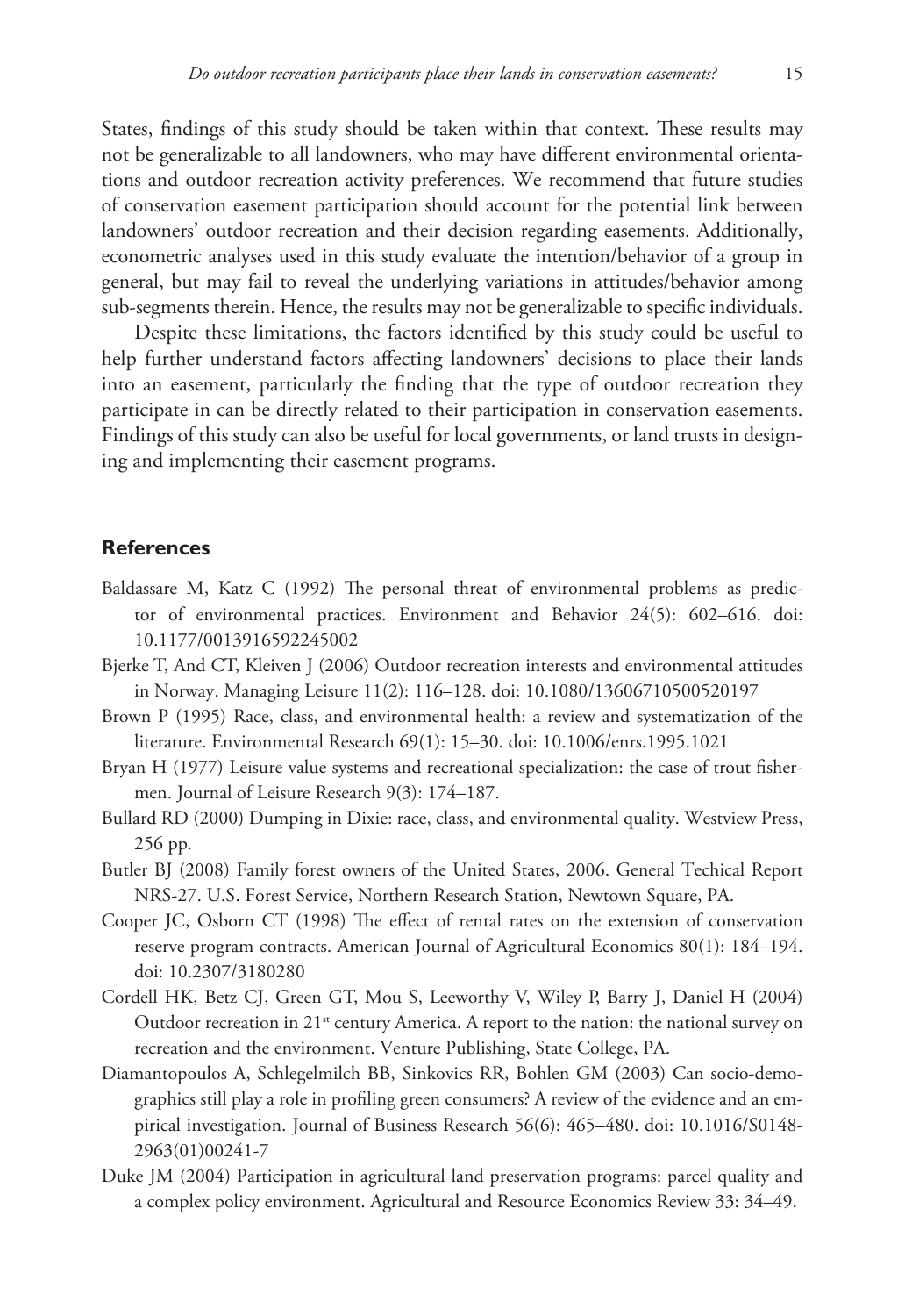- Dunlap RE, Heffernan RB (1975) Outdoor recreation and environmental concern: an empirical examination. Rural Sociology 40(1): 18–30.
- Floyd MF, Lee I (2002) Who buys fishing and hunting licenses in Texas? Results from a statewide household survey. Human Dimensions of Wildlife 7(2): 91–106. [doi:](http://dx.doi.org/10.1080/10871200290089364) [10.1080/10871200290089364](http://dx.doi.org/10.1080/10871200290089364)
- Gallup Inc. (2013) Gun owners of America. [http://www.statisticbrain.com/gun-ownership](http://www.statisticbrain.com/gun-ownership-statistics-demographics/)[statistics-demographics/](http://www.statisticbrain.com/gun-ownership-statistics-demographics/)
- Gatersleben B, Steg L, Vlek C (2002) Measurement and determinants of environmentally significant consumer behavior. Environment and Behavior 34(3): 335–362. [doi:](http://dx.doi.org/10.1177/0013916502034003004) [10.1177/0013916502034003004](http://dx.doi.org/10.1177/0013916502034003004)
- Geisler CC, Martinson OB, Wilkening EA (1977) Outdoor recreation and environmental concern: a restudy. Rural Sociology 42(2): 241–249.
- Ghimire R, Green GT, Poudyal NC, Cordell HK (2014) An analysis of perceived constraints to outdoor recreation. Journal of Park and Recreation Administration 32(4): 52–67.
- Guerin D, Crete J, Mercier J (2001) A multilevel analysis of the determinants of recycling behavior in the European countries. Social Science Research 30(2): 195–218. [doi: 10.1006/](http://dx.doi.org/10.1006/ssre.2000.0694) [ssre.2000.0694](http://dx.doi.org/10.1006/ssre.2000.0694)
- Gustanski JA (2000) Protecting the land: conservation easements, voluntary actions, and private lands. In: Gustanski JA, Squires RH (Eds) Protecting the land: conservation easements past, present, and future. Island Press, Washington DC and Covelo, California.
- Jackson EL (1986) Outdoor recreation participation and attitudes to the environment. Leisure Studies 5(1): 1–23. [doi: 10.1080/02614368600390011](http://dx.doi.org/10.1080/02614368600390011)
- Johnston RJ, Duke JM (2007) Willingness to pay for agricultural land preservation and policy process attributes: does the method matter? American Journal of Agricultural Economics 89(4): 1098–1115. [doi: 10.1111/j.1467-8276.2007.01029.x](http://dx.doi.org/10.1111/j.1467-8276.2007.01029.x)
- Konyar K, Osborn CT (1990) A national-level economic analysis of conservation reserve program participation: a discrete choice approach. The Journal of Agricultural Economics Research  $42(2): 5-12.$
- Land Trust Alliance (2014) Total acres conserved by local and state land trusts, 2000–2010. <http://www.landtrustalliance.org/land-trusts/land-trust-census/data-tables>
- Link MW, Oldendick RW (1998) Called-Id: does it help or hinder survey research. Annual meeting of the American Association for Public Opinion Research, St. Louis, MO.
- Lynch L, Lovell SJ (2003) Combining spatial and survey data to explain participation in agricultural land reservation programs. Land Economics 79(2): 259–276. [doi: 10.2307/3146870](http://dx.doi.org/10.2307/3146870)
- NSRE (National Survey on Recreation and the Environment) (2005) National survey on recreation and the environment 2005 Athens, GA: The interagency national survey consortium, coordinated by the USDA Forest Service, Athens, GA and the Human Dimensions Research Laboratory, University of Tennessee, Knoxville, TN.
- Peterson MN, Hull V, Mertig AG, Liu J (2008) Evaluating household-level relationships between environmental views and outdoor recreation: the Teton valley case. Leisure Sciences 30(4): 293–305. [doi: 10.1080/01490400802165073](http://dx.doi.org/10.1080/01490400802165073)
- Physical Activity Council (2013) Participation report 2013. [http://www.physicalactivitycoun](http://www.physicalactivitycouncil.com/PDFs/2013_PAC_Overview_Report_Final.pdf)[cil.com/PDFs/2013\\_PAC\\_Overview\\_Report\\_Final.pdf](http://www.physicalactivitycouncil.com/PDFs/2013_PAC_Overview_Report_Final.pdf)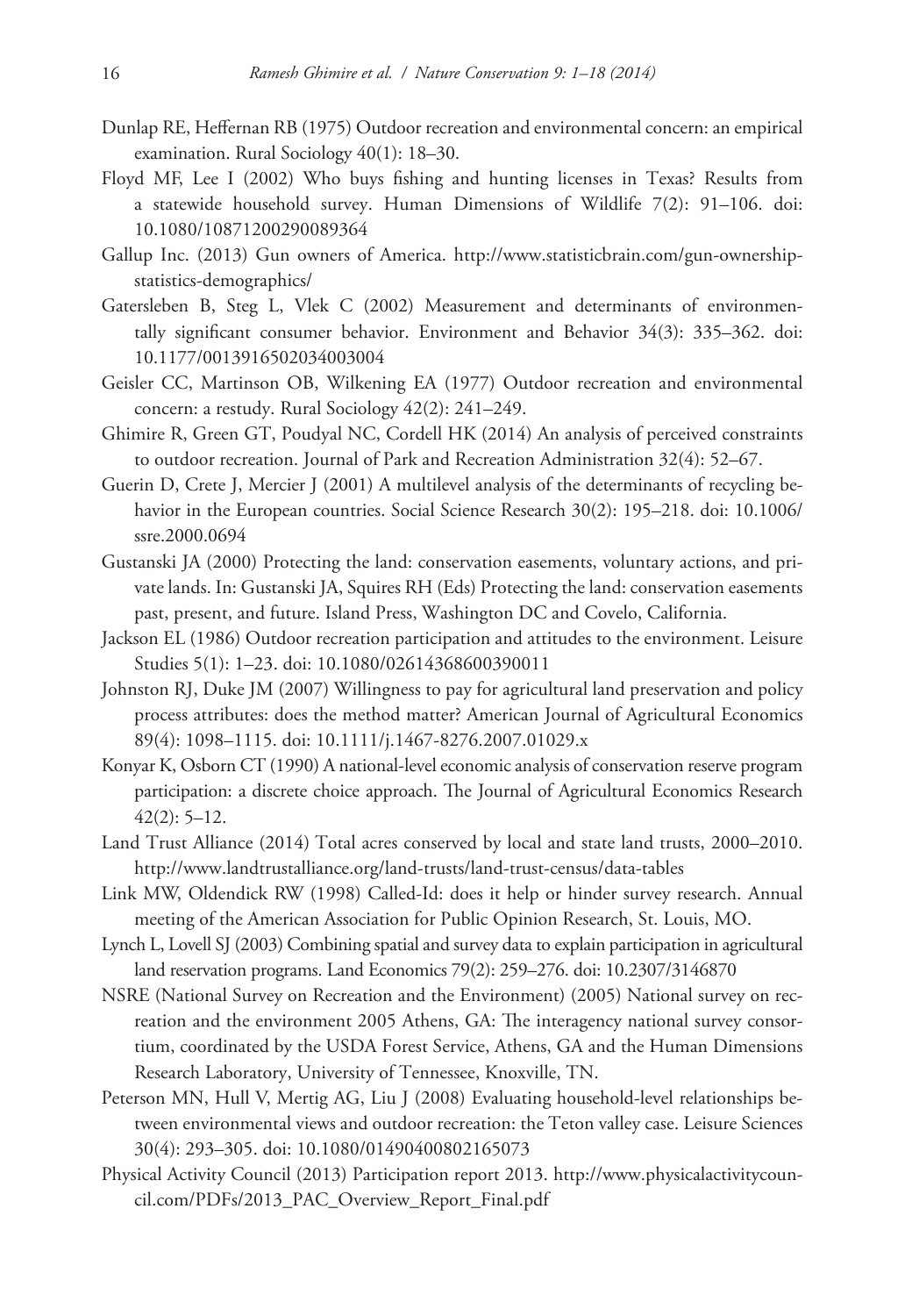- Pinhey TK, Grimes MD (1979) Outdoor recreation and environmental concern: a reexamination of the Dunlap‐Heffernan thesis. Leisure Sciences 2(1): 1–11.
- Porter R, Bright AD (2003) Non-consumptive outdoor recreation, activity meaning, and environmental concern. Paper read at Northeastern Recreation Research Symposium 2003.
- Rilla EL, Sokolow AD (2000) California farmers and conservation easements: motivations, experiences, and perceptions in three counties. University of California Agricultural Issues Center.
- Stern PC, Dietz T, Kalof L (1993) Value orientations, gender, and environmental concern. Environment and Behavior 25(5): 322–348. [doi: 10.1177/0013916593255002](http://dx.doi.org/10.1177/0013916593255002)
- Straughan RD, Roberts JA (1999) Environmental segmentation alternatives: a look at green consumer behavior in the new millennium. Journal of Consumer Marketing 16(6): 558– 575. [doi: 10.1108/07363769910297506](http://dx.doi.org/10.1108/07363769910297506)
- Tarrant MA, Green GT (1999) Outdoor recreation and the predictive validity of environmental attitudes. Leisure Sciences 21(1): 17–30. [doi: 10.1080/014904099273264](http://dx.doi.org/10.1080/014904099273264)
- Teisl M, O'Brien K (2003) Who cares and who acts? Outdoor recreationists exhibit different levels of environmental concern and behaviour. Environment and Behavior 35(4): 506–522. [doi: 10.1177/0013916503035004004](http://dx.doi.org/10.1177/0013916503035004004)
- Thapa B (2000) The association of outdoor recreation activities and environmental attitudes and behaviours among forest recreationalists. The Pennsylvania State University.
- Thapa B, Graefe AR (2003) Forest recreationists and environmentalism. Journal of Park and Recreation Administration 21(1): 75–103.
- Theodori GL, Luloff A, Willits FK (1998) The association of outdoor recreation and environmental concern: reexamining the Dunlap-Heffernan thesis. Rural Sociology 63(1): 94-108.
- U.S. Census Bureau (2003) 2003 American community survey. [http://www.census.gov/acs/](http://www.census.gov/acs/www/library/by_year/2003/) [www/library/by\\_year/2003/](http://www.census.gov/acs/www/library/by_year/2003/)
- U.S. Department of Agriculture (2002) Agriculture land and agriculture income survey. [http://](http://quickstats.nass.usda.gov/) [quickstats.nass.usda.gov/](http://quickstats.nass.usda.gov/)
- U.S. Fish & Wildlife Service (2012) How long has the federal government been setting aside lands for wildlife? <http://www.fws.gov/refuges/about/acquisition.html#money>
- U.S. Fish & Wildlife Service (2014) Wildlife and sport fish restoration program: national survey – (2011). [http://wsfrprograms.fws.gov/Subpages/NationalSurvey/2011\\_Survey.htm](http://wsfrprograms.fws.gov/Subpages/NationalSurvey/2011_Survey.htm)
- Van Liere KD, Dunlap RE (1980) The social bases of environmental concern: a review of hypotheses, explanations and empirical evidence. Public Opinion Quarterly 44(2): 181–197. [doi: 10.1086/268583](http://dx.doi.org/10.1086/268583)
- Van Liere KD, Noe FP (1981) Outdoor recreation and environmental attitudes: further examination of the Dunlap-Heffernan thesis. Rural Sociology 46(3): 505–513.
- Vaske JJ, Donnelly MP, Hegerlein TA, Shelby B (1982) Differences in reported satisfaction ratings by consumptive and nonconsumptive recreationists. Journal of Leisure Research 14(3): 195–206.
- Wolkomir M, Futreal M, Woodrum E, Hoban T (1997) Substantive religious belief and environmentalism. Social Science Quarterly 78(1): 96–108.
- Wooldridge JM (2002) Econometric analysis of cross section and panel data. MIT press, Massachusetts.